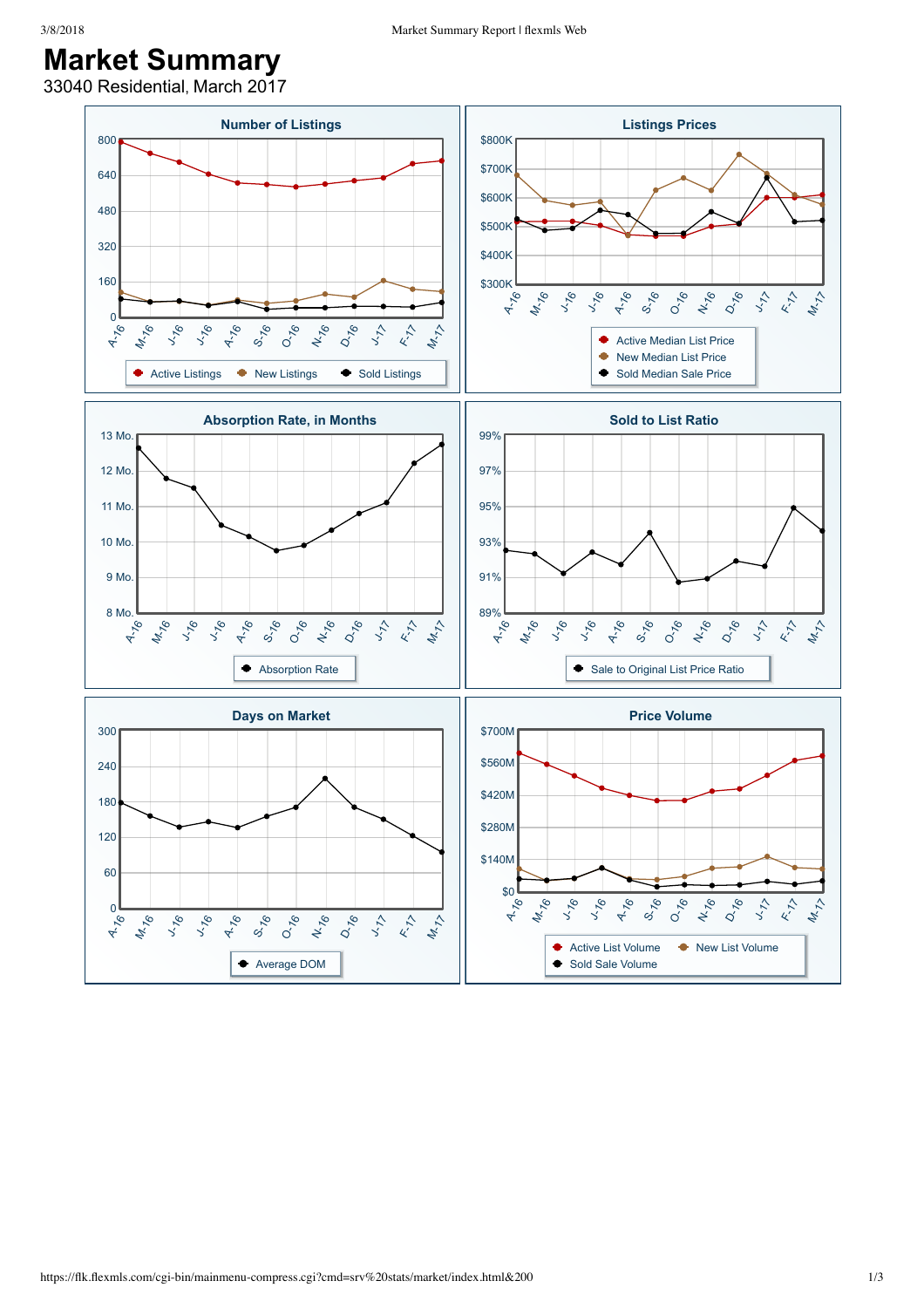| <b>Summary Statistics</b> |               |           |          |                 |                 |          |
|---------------------------|---------------|-----------|----------|-----------------|-----------------|----------|
|                           | <b>Mar-17</b> | Mar-16    | $%$ Chg  | <b>2017 YTD</b> | <b>2016 YTD</b> | $%$ Chg  |
| Absorption Rate           | 12.74         | 12.51     | 1.84     | 12.02           | 12.13           | $-0.91$  |
| Average List Price        | \$837.636     | \$753.240 | 11.20    | \$808.183       | \$734.502       | 10.03    |
| Median List Price         | \$609,000     | \$519,000 | 17.34    | \$575,000       | \$530,000       | 8.49     |
| Average Sale Price        | \$691.895     | \$710.794 | $-2.66$  | \$756.524       | \$637.184       | 18.73    |
| Median Sale Price         | \$520,000     | \$598,000 | $-13.04$ | \$549.500       | \$575,000       | $-4.43$  |
| Average DOM               | 94            | 117       | $-19.66$ | 119             | 132             | $-9.85$  |
| Median DOM                | 60            | 81        | $-25.93$ | 60              | 84              | $-28.57$ |

| <b>Sold Listings</b> |                   |                |          |                     |                |          | <b>Pending Listings</b> |                |                   |          |                |                     |          |
|----------------------|-------------------|----------------|----------|---------------------|----------------|----------|-------------------------|----------------|-------------------|----------|----------------|---------------------|----------|
|                      | <b>This Month</b> |                |          | <b>Year to Date</b> |                |          |                         |                | <b>This Month</b> |          |                | <b>Year to Date</b> |          |
|                      | 2017              | 2016           | % Chg    | 2017                | 2016           | % Chg    |                         | 2017           | 2016              | % Chg    | 2017           | 2016                | % Chg    |
| 0-99.999             | $\mathbf 0$       | 1              | $-100.0$ | 2                   | 7              | $-71.4$  | 0-99.999                | 7              | 3                 | 133.3    | 10             | 11                  | $-9.1$   |
| 100,000-149,999      | $\mathbf 0$       | $\mathbf{1}$   | $-100.0$ | 0                   | $\overline{2}$ | $-100.0$ | 100,000-149,999         | 1              | 1                 | 0.0      | $\overline{2}$ | $\mathbf{1}$        | 100.0    |
| 150,000-199,999      | $\mathbf 0$       | $\overline{2}$ | $-100.0$ | 0                   | 4              | $-100.0$ | 150,000-199,999         | 1              | $\overline{2}$    | $-50.0$  | $\overline{2}$ | $\overline{7}$      | $-71.4$  |
| 200,000-249,999      | $\mathbf{1}$      | 1              | 0.0      | 3                   | 5              | $-40.0$  | 200,000-249,999         | 2              | 3                 | $-33.3$  | 3              | 6                   | $-50.0$  |
| 250,000-299,999      | 6                 | 3              | 100.0    | $\overline{7}$      | 6              | 16.7     | 250,000-299,999         | $\overline{7}$ | $\overline{c}$    | 250.0    | 10             | 6                   | 66.7     |
| 300,000-349,999      | 5                 | 4              | 25.0     | $\overline{7}$      | 12             | $-41.7$  | 300,000-349,999         | 4              | 3                 | 33.3     | 8              | 8                   | 0.0      |
| 350.000-399.999      | $\overline{7}$    | $\mathbf{1}$   | 600.0    | 14                  | 9              | 55.6     | 350,000-399,999         | 10             | 4                 | 150.0    | 20             | 11                  | 81.8     |
| 400,000-449,999      | 6                 | $\overline{7}$ | $-14.3$  | 11                  | 10             | 10.0     | 400,000-449,999         | 3              | 6                 | $-50.0$  | 9              | 11                  | $-18.2$  |
| 450,000-499,999      | $\overline{7}$    | 8              | $-12.5$  | 16                  | 17             | $-5.9$   | 450,000-499,999         | 4              | 13                | $-69.2$  | 17             | 22                  | $-22.7$  |
| 500.000-549.999      | $\overline{7}$    | $\mathbf{1}$   | 600.0    | 18                  | 10             | 80.0     | 500.000-549.999         | 5              | 5                 | 0.0      | 13             | 11                  | 18.2     |
| 550,000-599,999      | $\overline{4}$    | 6              | $-33.3$  | 9                   | 12             | $-25.0$  | 550,000-599,999         | 9              | 3                 | 200.0    | 18             | 12                  | 50.0     |
| 600,000-649,999      | 3                 | 5              | $-40.0$  | 10                  | 17             | $-41.2$  | 600,000-649,999         | 6              | 6                 | 0.0      | 11             | 10                  | 10.0     |
| 650,000-699,999      | 1                 | 3              | $-66.7$  | 7                   | $\overline{7}$ | 0.0      | 650,000-699,999         | 6              | 6                 | 0.0      | 10             | 11                  | $-9.1$   |
| 700,000-749,999      | $\overline{2}$    | 3              | $-33.3$  | 5                   | 6              | $-16.7$  | 700,000-749,999         | 1              | 1                 | 0.0      | 5              | 6                   | $-16.7$  |
| 750,000-799,999      | $\overline{2}$    | 3              | $-33.3$  | $\overline{7}$      | 10             | $-30.0$  | 750,000-799,999         | 1              | 6                 | $-83.3$  | 8              | 11                  | $-27.3$  |
| 800,000-849,999      | $\mathbf{1}$      | $\overline{4}$ | $-75.0$  | $\overline{2}$      | 6              | $-66.7$  | 800,000-849,999         | 1              | $\overline{2}$    | $-50.0$  | 2              | 6                   | $-66.7$  |
| 850,000-899,999      | 1                 | 3              | $-66.7$  | 6                   | 8              | $-25.0$  | 850,000-899,999         | $\overline{c}$ | 4                 | $-50.0$  | $\overline{7}$ | 11                  | $-36.4$  |
| 900,000-949,999      | 1                 | 4              | $-75.0$  | 4                   | 6              | $-33.3$  | 900,000-949,999         | $\overline{c}$ | 0                 | N/A      | 4              | $\mathbf 0$         | N/A      |
| 950,000-999,999      | $\mathbf 0$       | 1              | $-100.0$ | 3                   | $\mathbf{1}$   | 200.0    | 950,000-999,999         | 1              | 1                 | 0.0      | 1              | 6                   | $-83.3$  |
| 1,000,000-1,099,999  | $\mathbf{1}$      | 1              | 0.0      | 4                   | 4              | 0.0      | 1,000,000-1,099,999     | $\overline{c}$ | $\overline{2}$    | 0.0      | 4              | 3                   | 33.3     |
| 1,100,000-1,199,999  | 4                 | $\mathbf 0$    | N/A      | 5                   | 3              | 66.7     | 1,100,000-1,199,999     | 0              | $\mathbf{1}$      | $-100.0$ | $\overline{2}$ | 5                   | $-60.0$  |
| 1,200,000-1,299,999  | $\mathbf{1}$      | $\mathbf 0$    | N/A      | 3                   | $\mathbf{1}$   | 200.0    | 1,200,000-1,299,999     | 3              | $\mathbf 0$       | N/A      | 8              | $\mathbf 0$         | N/A      |
| 1,300,000-1,399,999  | $\overline{2}$    | $\mathbf 0$    | N/A      | 3                   | $\mathbf{1}$   | 200.0    | 1,300,000-1,399,999     | 4              | 3                 | 33.3     | 5              | $\overline{4}$      | 25.0     |
| 1,400,000-1,499,999  | $\Omega$          | $\mathbf{1}$   | $-100.0$ | $\Omega$            | $\overline{2}$ | $-100.0$ | 1,400,000-1,499,999     | 1              | 1                 | 0.0      | 3              | 3                   | 0.0      |
| 1,500,000-1,599,999  | $\Omega$          | 1              | $-100.0$ | 0                   | $\overline{2}$ | $-100.0$ | 1,500,000-1,599,999     | 1              | 0                 | N/A      | 1              | 1                   | 0.0      |
| 1,600,000-1,699,999  | $\mathbf{0}$      | $\mathbf 0$    | 0.0      | 3                   | 0              | N/A      | 1,600,000-1,699,999     | 0              | 0                 | 0.0      | 1              | $\overline{2}$      | $-50.0$  |
| 1,700,000-1,799,999  | $\mathbf 1$       | $\mathbf 0$    | N/A      | 1                   | 1              | 0.0      | 1,700,000-1,799,999     | 0              | 0                 | 0.0      | 2              | $\mathbf 0$         | N/A      |
| 1,800,000-1,899,999  | $\mathbf 0$       | 3              | $-100.0$ | 0                   | 4              | $-100.0$ | 1,800,000-1,899,999     | 1              | 0                 | N/A      | 1              | $\overline{2}$      | $-50.0$  |
| 1,900,000-1,999,999  | $\Omega$          | $\Omega$       | 0.0      | 0                   | $\Omega$       | 0.0      | 1,900,000-1,999,999     | 1              | $\overline{2}$    | $-50.0$  | 1              | $\overline{2}$      | $-50.0$  |
| 2,000,000-2,249,999  | $\Omega$          | $\mathbf{1}$   | $-100.0$ | 0                   | $\mathbf{1}$   | $-100.0$ | 2,000,000-2,249,999     | 0              | 1                 | $-100.0$ | 0              | $\mathbf{1}$        | $-100.0$ |
| 2,250,000-2,499,999  | $\Omega$          | $\mathbf 0$    | 0.0      | 0                   | $\mathbf 0$    | 0.0      | 2,250,000-2,499,999     | 0              | 0                 | 0.0      | 0              | $\mathbf 0$         | 0.0      |
| 2,500,000-2,749,999  | 1                 | $\Omega$       | N/A      | 1                   | $\mathbf{0}$   | N/A      | 2,500,000-2,749,999     | 1              | 0                 | N/A      | $\overline{c}$ | $\Omega$            | N/A      |
| 2,750,000-2,999,999  | $\Omega$          | $\mathbf 0$    | 0.0      | 1                   | $\Omega$       | N/A      | 2,750,000-2,999,999     | 0              | 0                 | 0.0      | 1              | $\mathbf{0}$        | N/A      |
| 3,000,000-3,249,999  | $\mathbf 0$       | $\mathbf 0$    | 0.0      | 0                   | $\mathbf 0$    | 0.0      | 3,000,000-3,249,999     | 0              | 0                 | 0.0      | $\mathbf 0$    | $\mathbf 0$         | 0.0      |
| 3,250,000-3,499,999  | $\mathbf 0$       | $\mathbf 0$    | 0.0      | 1                   | 0              | N/A      | 3,250,000-3,499,999     | 0              | 0                 | 0.0      | $\mathbf 0$    | $\mathbf 0$         | 0.0      |
| 3,500,000-3,749,999  | $\Omega$          | $\mathbf{1}$   | $-100.0$ | $\Omega$            | $\mathbf{1}$   | $-100.0$ | 3,500,000-3,749,999     | 0              | 0                 | 0.0      | 0              | $\Omega$            | 0.0      |
| 3,750,000-3,999,999  | $\Omega$          | $\mathbf 0$    | 0.0      | 0                   | $\mathbf 0$    | 0.0      | 3,750,000-3,999,999     | 0              | 1                 | $-100.0$ | 0              | $\mathbf{1}$        | $-100.0$ |
| 4,000,000-4,249,999  | $\mathbf{0}$      | $\Omega$       | 0.0      | 0                   | $\Omega$       | 0.0      | 4,000,000-4,249,999     | 0              | 0                 | 0.0      | 0              | $\Omega$            | 0.0      |
| 4,250,000-4,499,999  | $\mathbf 0$       | $\mathbf 0$    | 0.0      | 0                   | 0              | 0.0      | 4,250,000-4,499,999     | 0              | 0                 | 0.0      | 1              | $\mathbf 0$         | N/A      |
| 4,500,000-4,749,999  | $\mathbf 0$       | $\mathbf 0$    | 0.0      | 1                   | $\mathbf 0$    | N/A      | 4,500,000-4,749,999     | 0              | 0                 | 0.0      | $\mathbf 0$    | $\mathbf 0$         | 0.0      |
| 4,750,000-4,999,999  | $\mathbf{0}$      | $\Omega$       | 0.0      | 0                   | $\Omega$       | 0.0      | 4,750,000-4,999,999     | 0              | $\mathbf{0}$      | 0.0      | 0              | $\Omega$            | 0.0      |
| 5,000,000+           | $\mathbf{1}$      | 0              | N/A      | 2                   | 0              | N/A      | $5,000,000+$            | 0              | $\mathbf 0$       | 0.0      | 1              | $\mathbf 0$         | N/A      |
| <b>Totals</b>        | 65                | 69             | $-5.8$   | 156                 | 175            | $-10.9$  | <b>Totals</b>           | 87             | 82                | 6.1      | 193            | 191                 | 1.0      |